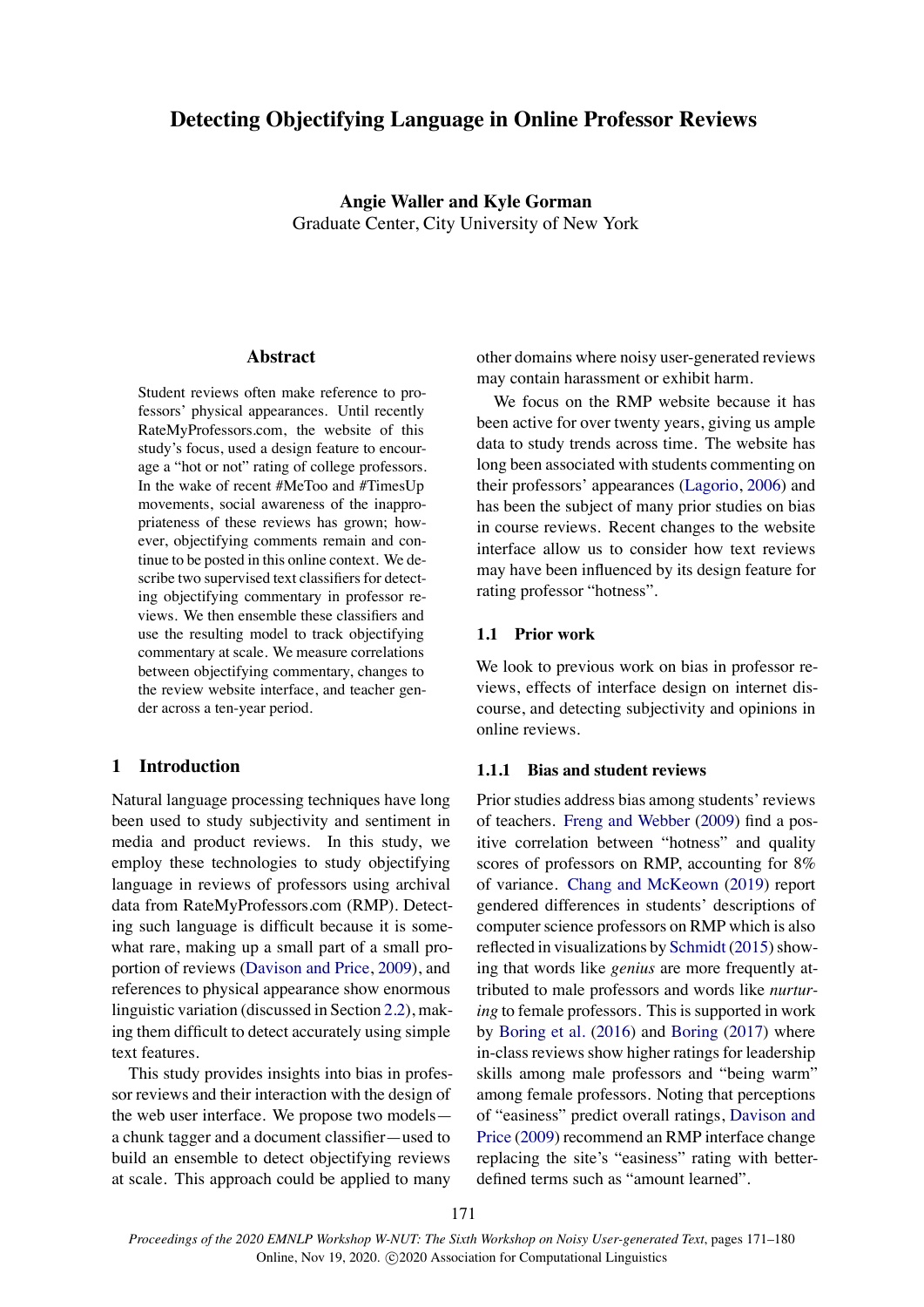#### **1.1.2 Interface design and online discourse**

The interaction between interface design and online discourse is a central focus in computermediated discourse analysis [\(Herring](#page-9-2), [2004;](#page-9-2) [Her](#page-9-3)[ring and Androutsopoulos,](#page-9-3) [2015\)](#page-9-3) and critical technocultural discourse analysis([Brock](#page-8-5), [2018\)](#page-8-5). Both consider not only how people express themselves in online environments, but also how elements like interface design of a website shape people into "users", affecting how they express themselves. Because we are interested in the relationship between attractiveness commentary and interface design, we constrain this study to the RMP website and its interface elements, including its professor rating form (Appendix, [Figure 3](#page--1-0)), featuring the "hot or not" chili pepper rating.

Interface design is also considered quantitatively, and at scale, in company-led user experience studies. For example, Facebook found that by curating users' News Feeds to positive or negative posts, they influenced the emotional tenor of the users' own posts [\(Kramer et al.](#page-9-4), [2014\)](#page-9-4). NextDoor, a popular neighborhood classifieds website, made their web form for reporting suspicious activity more detailed and inadvertently arduous, successfully decreasing suspicious activity posts and therefore decreasing posts with racial profiling [\(Hempel,](#page-9-5) [2017\)](#page-9-5). In an effort to combat online harassment, Twitter introduced interface elements to warn users before posting tweets with inflammatory language [\(Statt](#page-9-6), [2020](#page-9-6)). These interventions suggest that small interface changes may produce measurable effects in online discourse.

#### **1.1.3 Subjectivity in workplace reviews**

Like all genres of review, professor reviews interweave subjective and objective statements (e.g., "the class was poorly attended"). We consider commentary on a professor's physical attractiveness, which we refer to as objectifying or attractiveness commentary, to be subjective content.

[Wiebe et al.](#page-9-7) ([2001](#page-9-7)) discuss a method of labeling spans of subjective text within news corpora so that opinion phrases, even those that occur infrequently, can be detected using collocation clues. To determine review sentiment, [Pang and](#page-9-8) [Lee](#page-9-8) [\(2004\)](#page-9-8) automatically segment movie reviews into subjective and objective portions, discarding the objective portions before attempting to determine the overall sentiment. Here we are also interested primarily in a subjective portion of reviews, but whereas subjectivity is an expected feature in

other genres of reviews, comments about a professor's "hotness" may constitute workplace harassment([Flaherty,](#page-8-6) [2018](#page-8-6)) among other harms. To our knowledge, this is the first study to target objectifying commentary in professor reviews and its relationship to website design.

#### **1.2 Our approach**

Our classification scheme is tailored for a lowresource setting with a limited amount of labeled data. The goal is to construct classifiers which achieve sufficient accuracy to allow extrapolation to a much larger set of unlabeled reviews. To achieve our goal of analyzing large-scale trends, we train two models for identifying objectifying commentary in RMP reviews: (1) a token-level chunk tagger similar to those used for named entity recognition; and (2) a review-level text classifier similar to those used for document classification. Unlike the chunk tagger, the document classifier can take into account more variety in features and account for attractiveness commentary that occurs multiple times in a document. Multiple spans can "gang up", allowing them to be more easily detected at document level. In contrast, the chunk tagger considers objectifying language as a highlylocal phenomena and is therefore more able to detect attractiveness commentary in the context of longer reviews covering a range of topics.

We then build ensembles of these models. We anticipate that ensembling will be useful because we hypothesize that the two classifiers' patterns of errors will be only weakly correlated [\(van Hal](#page-9-9)[teren et al.,](#page-9-9) [1998\)](#page-9-9), and because labeled data is limited, high-variance, and class-imbalanced([Brill](#page-8-7) [and Wu](#page-8-7), [1998](#page-8-7)) for this task.

#### **2 Data**

For this study, anonymous RMP reviews of pro-fessors were scraped on two occasions.<sup>[1](#page-1-0)</sup> The first scrape, in July 2018, paired textual data with the professor's "hotness" rating, defined by the number of times a student rated the professor as "hot" minus the number times they rated them as "not hot" [\(Felton et al.,](#page-8-8) [2008\)](#page-8-8). In the web interface, the names of professors receiving positive attractiveness scores are marked with a chili pepper emoji (see Appendix, [Figure 5](#page--1-1)). The second scrape, in August 2019, targeted a broader set of regions and

<span id="page-1-0"></span><sup>&</sup>lt;sup>1</sup>Scraping was seeded using a list of professors and their chili pepper scores (<http://morph.io/chrisguags>).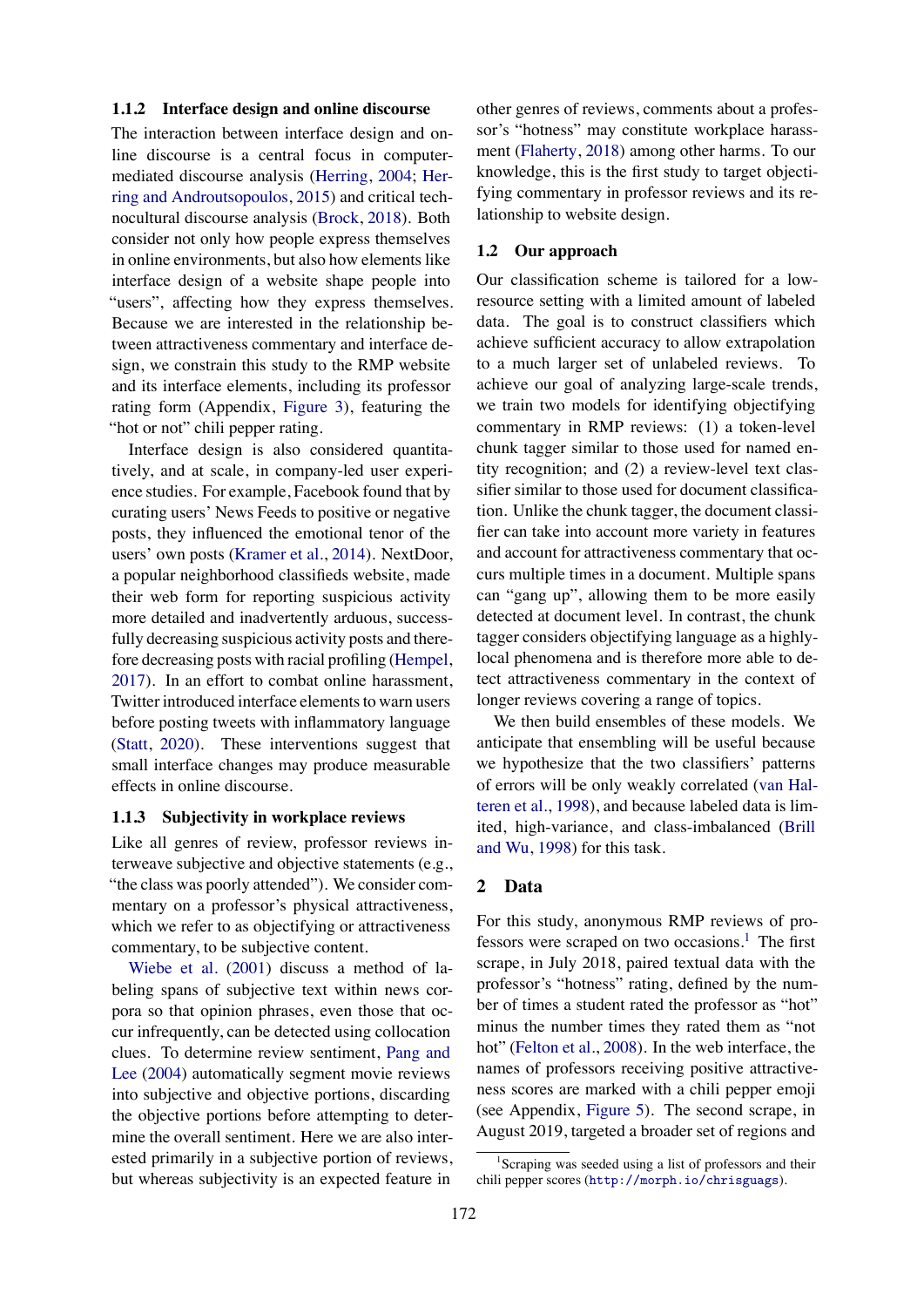schools. Test data was drawn from this latter data set, which was also used for trend analysis.

By this latter date, the chili pepper emoji had been removed from the website in response to public criticism([McLaughlin,](#page-9-10) [2018](#page-9-10)), so it was no longer possible to extract hotness scores. In addition to text, both scrapes also collected the names of professors, student-reported quality and difficulty scores (averaged by professor, on a five-point scale), subject area, and the name of the school. See [Table 8](#page--1-2) and [Table 9](#page--1-3) in the Appendix for the full list of schools.

## **2.1 Defining objectifying language**

We define objectifying or attractiveness commentary as reviews that describe a professor's physical appearance, demeanor, clothing style, or resemblance. In contrast to prior work (e.g., [Felton](#page-8-8) [et al.](#page-8-8), [2008](#page-8-8)), we also include language disparaging a professor's appearance. Although previous work has considered objectifying comments in limited RMP datasets [\(Davison and Price,](#page-8-0) [2009](#page-8-0); [Kin](#page-9-11)[dred and Mohammed](#page-9-11), [2017](#page-9-11)), there are no previous annotation guidelines to follow for labeling these expressions. [Kindred and Mohammed](#page-9-11) [\(2017\)](#page-9-11) find out of 788 RMP ratings in their sample, only 3.6% describe teacher attractiveness. Given the low frequency of these reviews and their informal qualities, creating instructions that cover attractiveness commentary in all of its variations is not possible. We acknowledge some reviews like ones described in Section [2.3](#page-2-1) will be more subjective than others.

#### <span id="page-2-0"></span>**2.2 Review characteristics**

RMP reviews contain stylistic flourishes common to online discourse: slang and non-standard language, typographical errors, expressive punctuation and capitalization, and emoticons. The examples below are fragments from 30-to-50-word reviews representing attractiveness commentary. See [Figure 4](#page--1-4) in the Appendix for additional examples in screen-capture format.

- *Everyone LOOOOOVES sexy Jeff!*
- *…he doesn't assume students understand complex stuff like other math teachers do. Plus, hello, HOT!*
- *He's also pretty cute which helps. :)*
- *…when he talked about vector space he almost saw my O-face.*

### <span id="page-2-1"></span>**2.3 Fuzzy samples**

This section describes reviews that pose challenges in labeling attractiveness spans and the process behind how distinctions are made. Annotators were instructed that, when in doubt, reviews that imply romantic interest, or lack thereof, are considered objectifying.

**Flirtation but no attractiveness commentary** Examples where the review may be flirtatious but not directly describing professor appearance present a grey area.

• *Damn, I love that man.* **None**

Referring to a professor as "that man" borders on objectifying, but without additional context it is not considered attractiveness commentary.

• *I love him so much, I would totally marry him if I could.* Obj.

However, we consider references to marriage or dating the professor like the above example to be objectifying commentary. We decide this because the element of fantasy in samples like these is taken to be indicative of an attraction to the professor.

• *He is a math god!* **None**

Reviews that compare the professor to a deity are also difficult to distinguish. If the focus could be the professor's expertise, the review is not considered attractiveness commentary.

**Accents** The most common challenging examples refer to the professor's voice or accent. These types of reviews primarily fall into two categories: (1) the accent is sexy, charming, or appealing; and (2) denoting professors who are non-native English speakers described as difficult to understand. Reviews in the latter category can be considered denigrating of the professor but are not necessarily attractiveness commentary. We consider the intent of the student. If the comment is personally derogatory, such as "horrible accent", it is considered objectifying. The following examples illustrate these distinctions:

- *And he's British, such a charmer! Love his accent!* **Obj.**
- *He has the cutest accent.* **Obj.**
- *His accent was difficult to understand.* **None**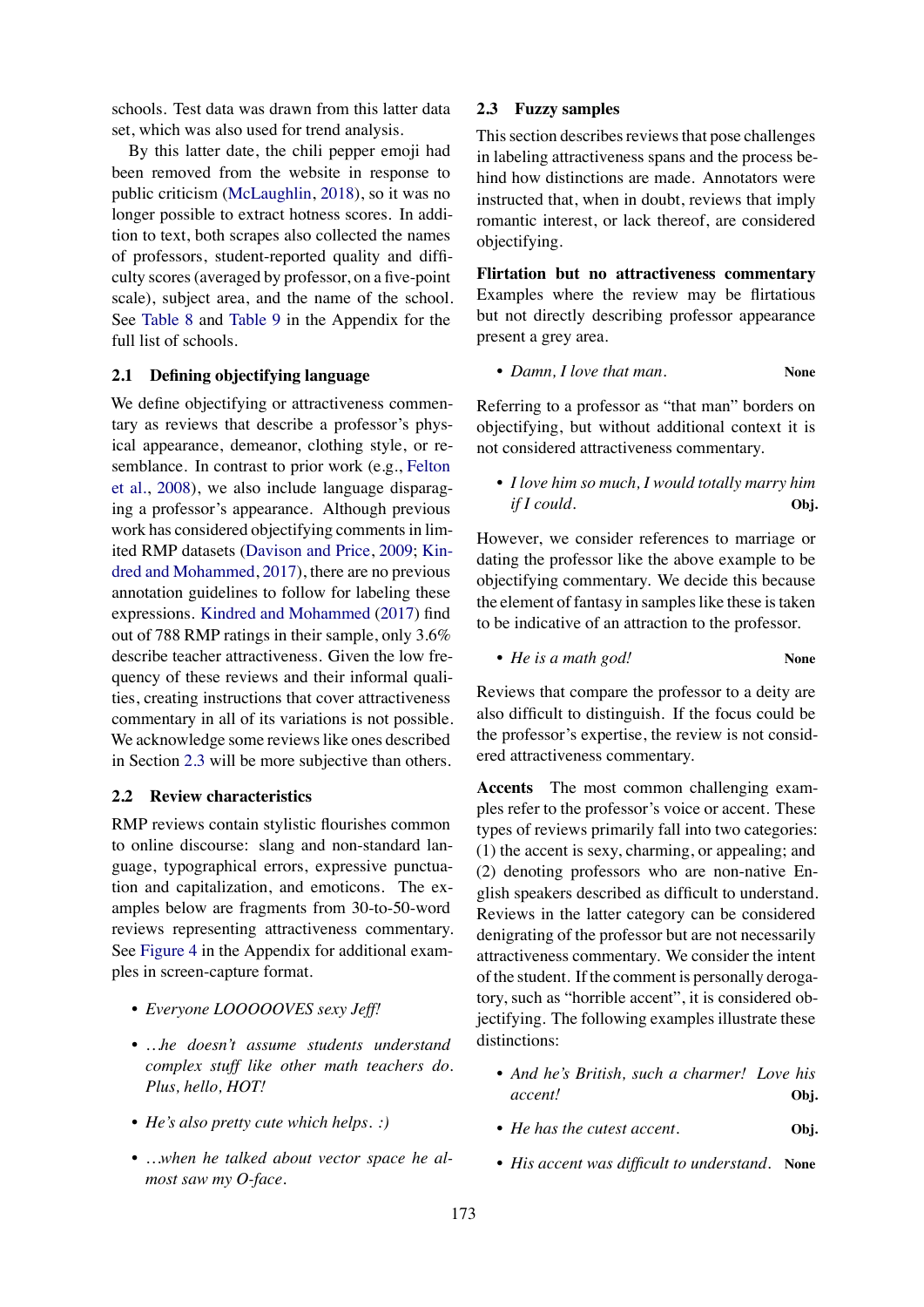<span id="page-3-0"></span>

|               | He         | <b>1S</b>   | <b>CUT</b>  | for         | a        | Stanford    | professor    |
|---------------|------------|-------------|-------------|-------------|----------|-------------|--------------|
| word-lower    | he         | is          | cut         | for         | a        | stanford    | professor    |
| lemma         | he         | is          | cut         | for         | a        | stanford    | professor    |
| pos           | PRON       | <b>AUX</b>  | <b>NOUN</b> | <b>NOUN</b> | DET      | PROPN       | <b>NOUN</b>  |
| has-hot       | false      | false       | false       | false       | false    | false       | false        |
| next-word     | is         | <b>CUT</b>  | for         | a           | stanford | professor   | <b>FENDT</b> |
| next-pos      | <b>AUX</b> | <b>NOUN</b> | ADP         | DET         | PROPN    | <b>NOUN</b> | <b>FEND1</b> |
| prev-word     | [START]    | He          | is          | cut         | for      | a           | stanford     |
| prev-pos      | [START]    | PRON        | <b>AUX</b>  | <b>NOUN</b> | ADP      | DET         | PROPN        |
| prev-iob      | 0          | 0           | 0           | B           | 0        | 0           | 0            |
| all-caps      | false      | false       | true        | false       | false    | false       | false        |
| prev-all-caps | false      | false       | false       | true        | false    | false       | false        |
| next-all-caps | false      | true        | false       | false       | false    | false       | false        |

Table 1: Example feature vector for chunk tagger using review snippet commenting on professor's physique.

## **3 Methods**

We implement classification techniques with unique strengths for capturing the qualities and contexts of objectifying comments. The first, a chunk tagger, represents a bottom-up strategy, whereas the second, a document classifier, uses top-down processing and a richer feature set.

#### **3.1 Chunk tagger**

Because discussion of a professor's attractiveness may only be a small portion of any given review, we annotate spans of tokens which refer to attractiveness. These labels can then be automatically propagated from spans to the document level. That is, if a review contains any spans tagged as containing objectifying language, the whole review is labeled objectifying. We employ a chunk tagger customized to identify these spans within reviews. During preprocessing, labeled data is tagged for part of speech (POS) using the spaCy tagger([Hon](#page-9-12)[nibal and Montani](#page-9-12), [2017\)](#page-9-12). Text spans that refer to attractiveness are tagged using the CoNLL-2003 IOB format([Tjong Kim Sang and De Meulder,](#page-9-13)  $2003$ ). The chunker is built using the nltk.chunk library([Bird et al.](#page-8-9), [2009,](#page-8-9) ch. 7); it uses a multinomial logistic regression classifier and a greedy leftto-right decoding strategy.

**Attractiveness features** In addition to token features, we develop a dictionary of words describing attractiveness (see Appendix, [Table 10\)](#page--1-5); these are matched using regular expressions so alternative spellings (e.g., *hoooottt*, *hotttttt*) are also captured. See [Table 1](#page-3-0) for an example token feature vector.

## **3.2 Document classifier**

We also develop a model that can take advantage of features extracted from the entire review. The document classifier is built using a linear-kernel support vector machine classifier from sklearn ([Pe](#page-9-14)[dregosa et al.](#page-9-14), [2011](#page-9-14)). The primary features used are term frequency-inverse document frequency weighted unigrams and bigrams. Several other types of features, described below, are used to improve classifier accuracy.

**Formality** Impressionistically, RMP reviews that discuss teacher appearance tend to be less formal than those that focus on the quality of instruction. To capture this distinction, we use features proposed by [Pavlick and Tetreault](#page-9-15) ([2016](#page-9-15)) to measure textual formality. These include average word and sentence length, the ratio of nouns to verbs, and the proportion of words over 4 characters. We also add one-hot features for the use of non-standard punctuation and capitalization. Finally, we also extract features tracking the use of titles such as *Dr.*, *Professor*, *Mrs.*, and *Mr.*

**Gender** We extract professor gender by tracking third-person singular pronouns (e.g., *he*, *his*, *she*, *her*) in reviews; gender-non-specific pronouns like *they* and neo-pronouns like *ze* were not present in

<span id="page-3-1"></span>

|           | Reviews Tokens |        | Words   |
|-----------|----------------|--------|---------|
| Labeled   | 4.050          | 12,209 | 139.091 |
| Unlabeled | 358,970        | 71.700 | 15m     |

Table 2: Summary statistics for datasets.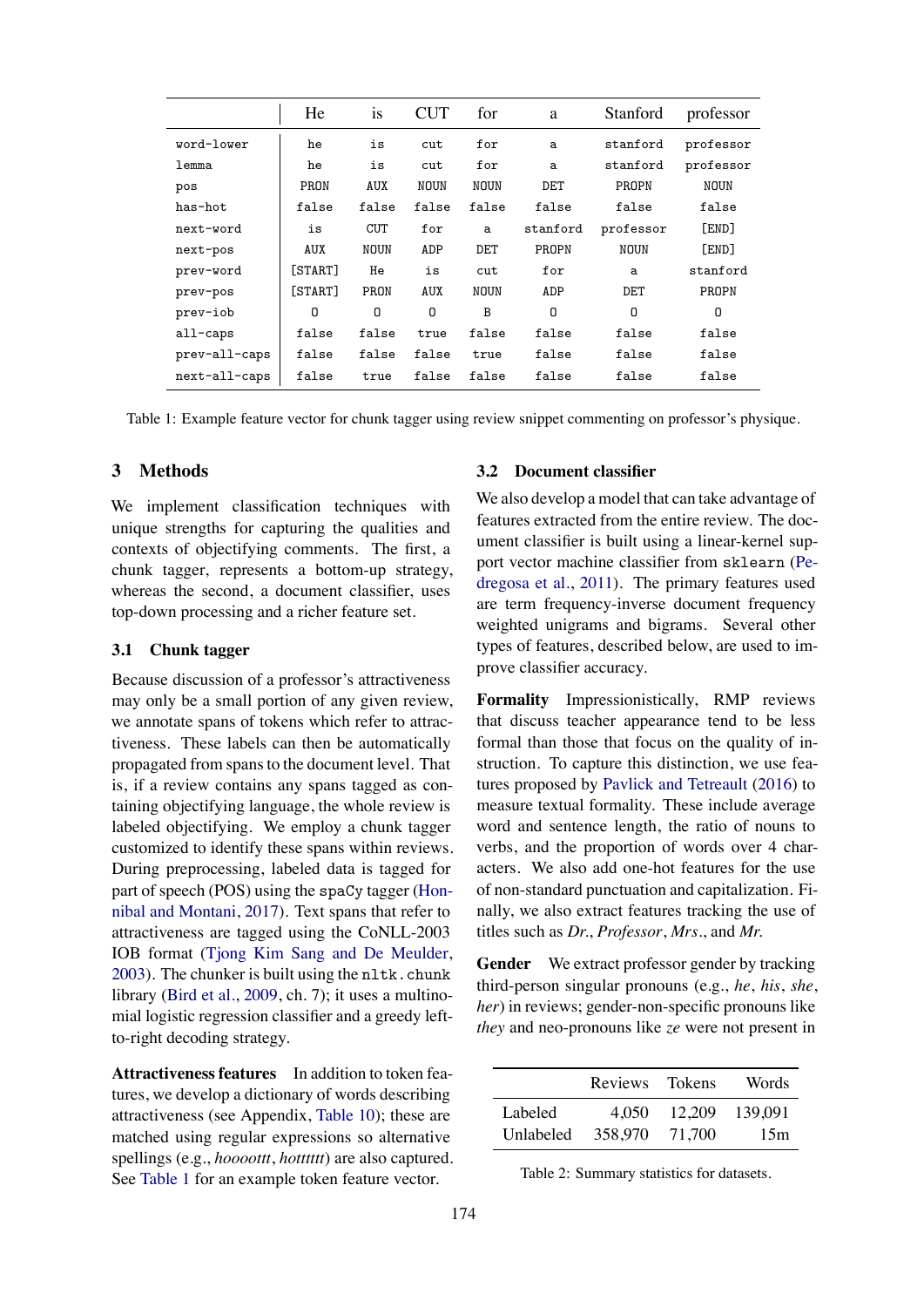the labeled data and therefore not tracked. We also do not track gender of the reviewers as all reviews are submitted anonymously.

**Subjectivity** [Davison and Price](#page-8-0) [\(2009\)](#page-8-0) and [Rit](#page-9-16)[ter](#page-9-16) [\(2008\)](#page-9-16) argue that student reviews largely follow a transactional consumerist discourse similar to customer service reviews. We hypothesize that this would be reflected in the ratio of first-person to third-person pronouns; a greater proportion of firstperson pronouns may indicate a review about personal opinions and feelings (*consumerist*) rather than instruction. We also reuse the attractiveness dictionary regular expression patterns from the chunk tagger, expanding this to include common idioms such as *easy on the eyes* and *good looking*. Additionally, each review is scored for its sentiment and subjectivity using the  $textblockboxbox{t}$  sentiment classifier.

**Style** We consider features measuring the use of text properties characteristic of internet discourse, including the use of emoticons, repeated exclamation points, and words in all uppercase letters.

#### **3.3 Feature ablation**

For the document classifier, a feature ablation study on the development data (Appendix, [Ta](#page--1-6)[ble 11\)](#page--1-6) shows accuracy scores rely on the custom dictionaries for "hotness" including pattern matching for idiomatic expressions. However, omitting formality and stylistic features does not impact performance.

## **3.4 Ensembling**

After training the chunk tagger and document classifier on the labeled data, a simple document-level ensemble of these models is applied to the unlabeled data. Since there are only two weak classifiers available, we use two forms of voting: in ensemble 1 we consider reviews with disagreement as non-objectifying reviews; in ensemble 2, we completely discard reviews when the classifiers disagree to achieve higher accuracy.

## **4 Results**

#### **4.1 Experiment setup**

The labeled data of 4,050 reviews is randomly split into training (80%) and development sets (20%), the latter used for feature ablation (Appendix, [Ta](#page--1-6)[ble 11\)](#page--1-6). During annotation, professors labeled

<span id="page-4-1"></span>

| Chunk tagger | Doc. classifier |         |  |  |
|--------------|-----------------|---------|--|--|
|              | Targeted        | None    |  |  |
| Targeted     | 8,573           | 9.858   |  |  |
| None         | 4.295           | 336,242 |  |  |

Table 3: Confusion matrix for chunk tagger and document classifier models; Targeted: reviews which contain attractiveness commentary.

"hot" were deliberately oversampled. Review and token counts can be found in [Table 2.](#page-3-1)

#### **4.2 Annotation**

To estimate interannotator agreement, a subset of the labeled data was independently labeled by a second annotator, a graduate student in linguistics, according to the authors' guidelines. This gave a span-level Cohen's  $x = .785$  and a document-level  $x = .801$ ; both correspond to "substantial" agreement according to the [Landis and Koch](#page-9-17) ([1977\)](#page-9-17) qualitative guidelines.

#### **4.3 Performance**

After applying the chunk tagger and document classifier to the unlabeled data, we find the classifiers disagree on 4.1% of the reviews (see Table [3\)](#page-4-1). This is roughly what one might expect given the overall low proportion of true positive samples. We determine accuracy by creating a test set from 600 of these reviews. This set includes reviews with classifier agreement on 150 documents predicted to contain, and 150 documents predicted not to contain, objectifying language. We also sample 300 reviews in which the chunk tagger and docu-ment classifier disagree.<sup>[3](#page-4-2)</sup> These  $600$  samples are randomly sorted and then adjudicated by a human judge to create the test set.

The results for the chunk tagger and document classifier are shown in [Table 4](#page-4-3). As can be seen, both classifiers have relatively high accuracy but significantly lower precision and recall. Table [5](#page-5-0)

<span id="page-4-2"></span> $3$ We oversample from recent date ranges to better capture any new trends in reviews.

<span id="page-4-3"></span>

| Classifier Prec. Rec. $F1$ Acc. $\alpha$ |    |          |      |     |     |
|------------------------------------------|----|----------|------|-----|-----|
| Chunk tag.                               |    | 42 21 28 |      | -89 | .23 |
| Doc. class.                              | 44 | .23      | - 30 | -93 | -26 |

Table 4: Weak classifier results.

<span id="page-4-0"></span> $^2$ https://textblob.readthedocs.org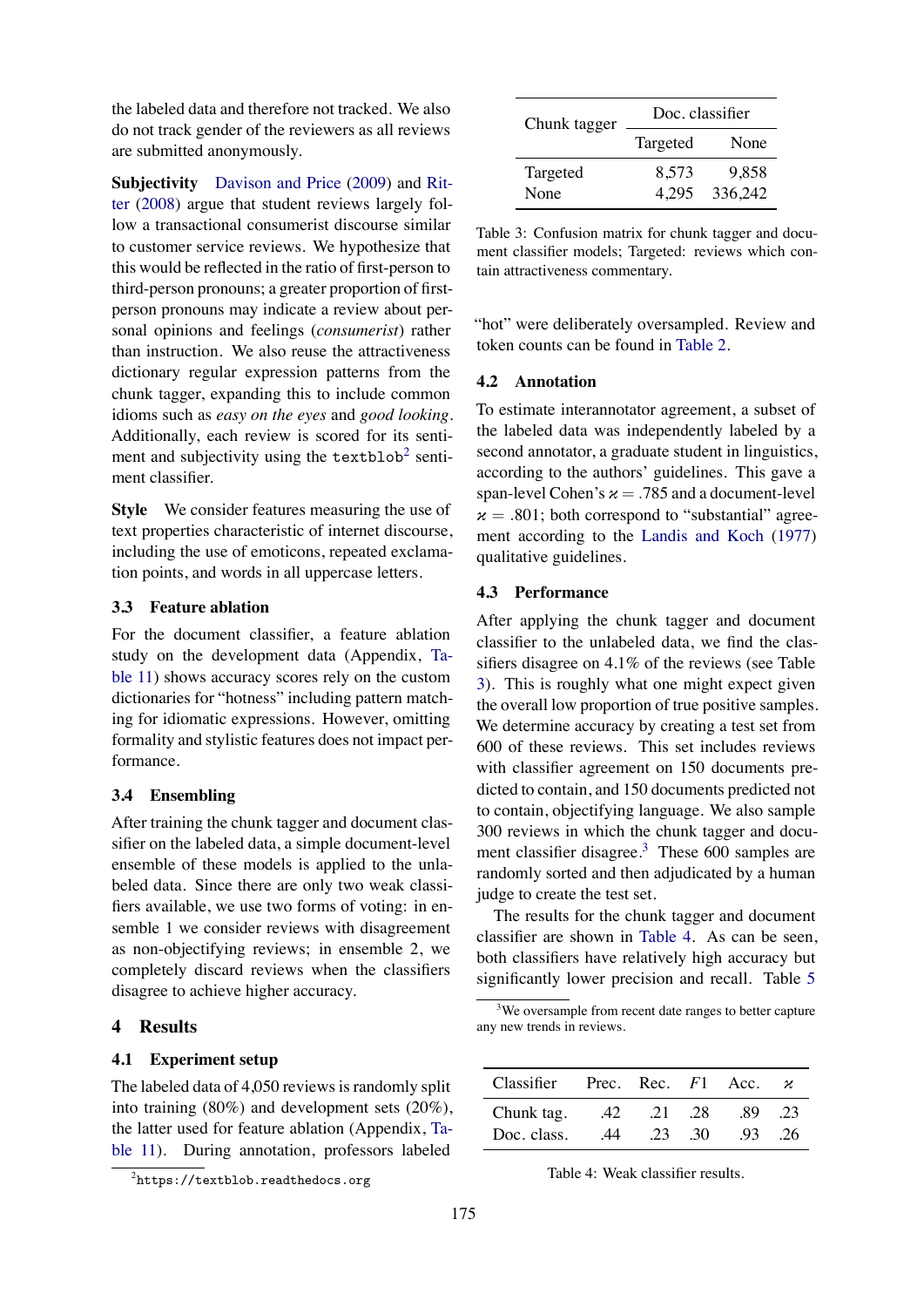<span id="page-5-0"></span>

| Review                                                                                                                                                                                                                                                                                                                                        | Chunk tagger | Doc. class. |
|-----------------------------------------------------------------------------------------------------------------------------------------------------------------------------------------------------------------------------------------------------------------------------------------------------------------------------------------------|--------------|-------------|
| Not a great teacher (in fact pretty awful) but she's looking GOOD.                                                                                                                                                                                                                                                                            | <b>FN</b>    | <b>TP</b>   |
| he is now bald, but he still has the look;)                                                                                                                                                                                                                                                                                                   | <b>FN</b>    | <b>TP</b>   |
| His classes are worthwhile because he's a good teacher, but mostly because he<br>has the most awesome accent in the world. Rawr.                                                                                                                                                                                                              | <b>FN</b>    | <b>TP</b>   |
| the WORST ****ING TEACHER EVER. WORST CLASS, WORST PERSON.<br>NOT PROFESSIONAL AT ANYTHING, DOES NOT KNOW PHYSICS FROM<br>THE HOLE IN HIS ASS. AVOID!                                                                                                                                                                                         | <b>FP</b>    | <b>TN</b>   |
| My experience with this professor was awful. He wasn't helpful and I ended up<br>learning everything on my own without his help. I should have just stared at the<br>wall rather than wasting my time in this class. He did not BUMP my grade up!                                                                                             | FP           | <b>TN</b>   |
| Probably the BEST Org Chem prof out of all the ones I've had. His slides are<br>actually notes, not just pictures with lines on the side for you to write on. The<br>exam is based onthe notes, but you also need to read the book. Def didn't mind<br>looking at him for 1 hour 25 mins either.                                              | <b>TP</b>    | <b>FN</b>   |
| not a bad prof. has a nice smile. class discussions were pretty interesting.<br>grades are based on ur attendance, and ur blog entries (they are not hard, but be<br>careful, cuz her way of grading is kinda picky). overall, not a hard class. kinda<br>interesting. take it if u want, but if u cant stand reading don't. TONS of reading. | <b>TP</b>    | <b>FN</b>   |
| Jason's a fantastic section leader–some of the best classes I've had here were in<br>section for this class. Plus, he knows his stuff, is super eloquent, and kicks ass<br>in suits (just sayin'). I will say that he can come off as cold and intimidating at<br>first, but he actually cares and is really willing to help you.             | <b>TP</b>    | <b>FN</b>   |
| I can't understand her heavy accent. I found her subject boring.                                                                                                                                                                                                                                                                              | <b>TN</b>    | FP          |
| Jenny is an extraordinary professor- she truly cares about how you do in her<br>class, and does her best to help you in whatever fashion she can.                                                                                                                                                                                             | TN           | FP          |
| Very easy going. Knows what he is doing from lived experience. The power-<br>points are very good. You can skip class and just follow along on the slides and<br>get the idea of things (although probably not a good grade). Hot daughter.                                                                                                   | <b>FP</b>    | <b>FP</b>   |
| worst prof ever, and i really mean that. she's not even a professor, just some<br>plant biologist hired as a lecturer. she is completely inept as a lab manager and<br>universally hated by the students. oh, and very not hot                                                                                                                | <b>TP</b>    | <b>TP</b>   |

Table 5: Examples with classifier disagreement; reviews have been modified to reflect their original format while protecting the identity of professors.

shows example reviews where the classifiers disagree. The chunk tagger performs better in reviews with higher word counts. In some cases, the chunk tagger avoids false positives of the document classifier where keywords from custom dictionaries appear but are in a context that is not objectifying. The document classifier performed well on lower word count reviews and where words from custom dictionaries and regular expression patterns are present. In [Table 6](#page-6-0), we show the same results for the two ensembles; note that results for ensemble 2 do not include the 300 samples from the test data on which the two weak models disagree.

We see that both ensemble classifiers achieve greatly improved results compared to either the chunk tagger or the document classifier alone, and as expected, error can be further reduced in ensemble 2 by discarding data on which they disagree.

We conclude that ensemble methods are effective for detecting objectifying commentary in student reviews in the face of unbalanced data. In what follows, the ensemble 2 classifier is used to to analyze trends in attractiveness commentary on 344,815 reviews.

### **5 Analysis**

Building on previous RMP research studying bias in student reviews, we continue this inquiry focusing on how attractiveness commentary is distributed based on teacher gender, and quality and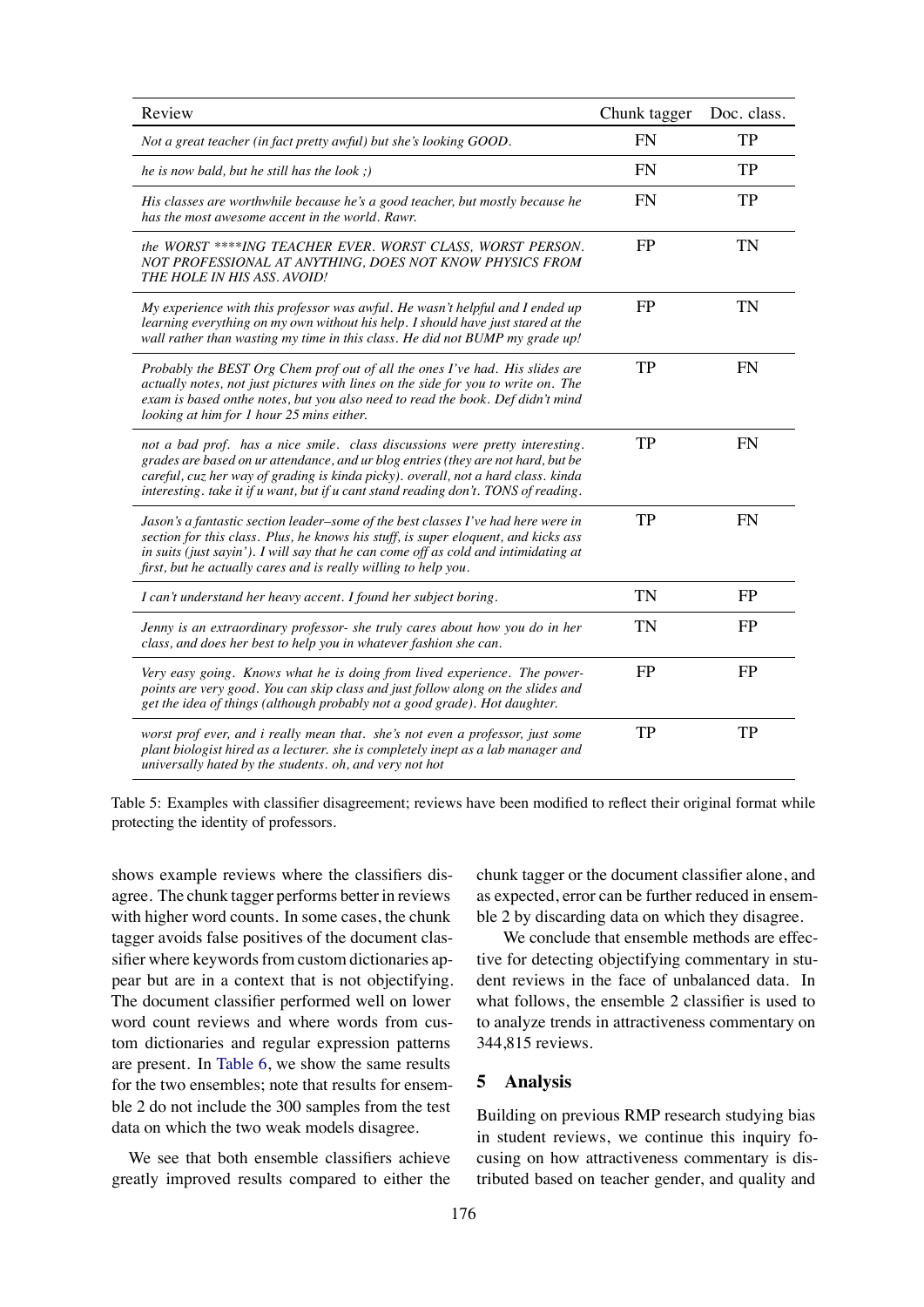

Figure 1: Log-odds of attractiveness commentary in reviews from 2010 to August 2019.

<span id="page-6-0"></span>

| Classifier | Prec. Rec. $F1$ Acc. |      |        |      |     |
|------------|----------------------|------|--------|------|-----|
| Ensemble 1 | -72.                 |      | .44 55 | -93. | -50 |
| Ensemble 2 | -72 F                | 1 QO | -84    | -99  | -83 |

Table 6: Ensemble classifier results.

difficulty scores. We then focus on a logistic regression analysis using generalized estimating equations (GEE) to determine if there was a decrease in attractiveness commentary following the removal of the chili pepper feature from the web interface.

### **5.1 Teacher gender**

Our dataset contains 39.7% female professors (11*,* 192) compared to 60.2% male professors (16*,* 967). This proportion is similar to those found in U.S. higher education where women make up only 31% of full-time faculty([Kelly](#page-9-18), [2019](#page-9-18)). Since this breakdown leads to more reviews for male professors overall, we consider each professor and whether or not they have at least one objectifying comment. In our dataset, 21.0% of male professors have at least one attractiveness review compared to 18.4% of female professors. We find in a chi-square test of independence that this difference is significant ( $\chi^2 = 17.75$ ,  $p < .01$ ). In contrast, [Rosen](#page-9-19) ([2018\)](#page-9-19) found that women were more likely to have the chili pepper rating (27.8%) than men (22.7%). We believe this difference could be attributed to the distinction between the low effort act of clicking "hot" on the review form versus actually writing commentary on the teacher's appearance. Also, unlike chili pepper ratings, our counts include reviews with negative commentary.

#### **5.2 Logistic regression**

We deploy logistic generalized estimating equations (GEE; [Liang and Zeger](#page-9-20) [1986\)](#page-9-20), an extension of the generalized linear modeling that takes into account the correlation between observations. A logistic GEE accommodates the unequal number of earlier observations across professors and conditions as well as the variation in review activity volume over quarterly time intervals. This is optimal for the noise in the dataset and allows utilization of the entire collection of reviews. The final model parameters are determined by the best goodness-of-fit score computed using the full log quasi-likelihood function. School size and tuition did not have significant outcomes in the results and were discarded. The final model includes presence or absence of the chili pepper interface feature, teacher quality and difficulty scores, and professor gender. Time is input as an interval covariate by quarter, while chili pepper condition is a binary factor; final parameters and their outcomes are given in [Table 7.](#page-7-0)

**Chili pepper and time interval** First, we focus on our primary question concerning the proportion of objectifying comments and the removal of the chili pepper. We observe a downward trend over the time period prior to the interface change; however, the log-odds of attractiveness commentary after the chili pepper was removed on June 28, 2018 is lower than the time variable can account for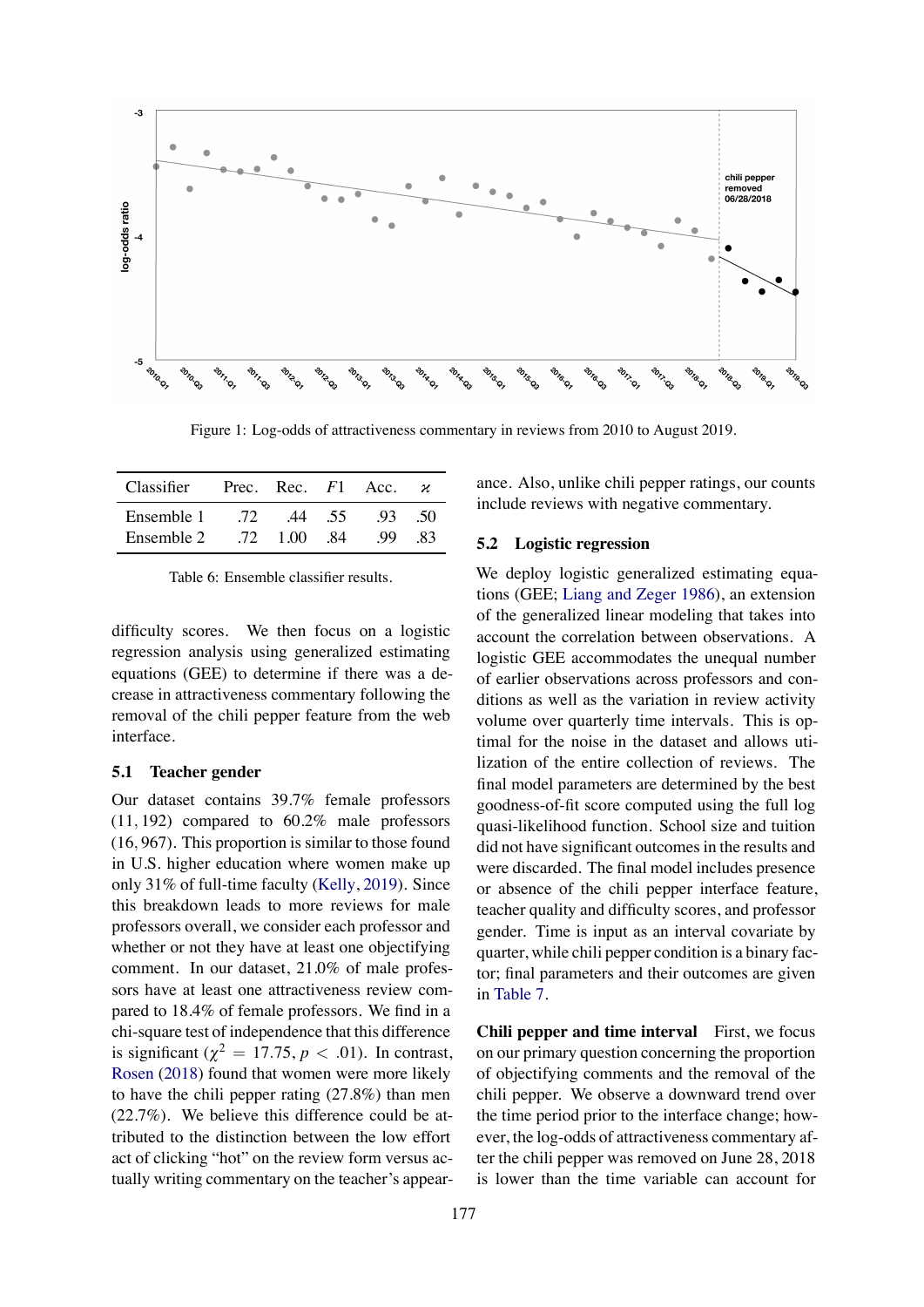<span id="page-7-0"></span>

|                           | Estimate<br>$(log-odds)$ | Std. err. | Wald $\chi^2$ | $p(\chi^2)$     |
|---------------------------|--------------------------|-----------|---------------|-----------------|
| (Intercept)               | $-3.111$                 | .143      | 476.18        | < .001          |
| pepperAbsent              | $-.428$                  | .136      | 9.93          | .002            |
| timeInQuarters            | $-.020$                  | .002      | 79.44         | < 0.01          |
| difficultyHigh            | $-.075$                  | .022      | 11.49         | $\epsilon$ 0.01 |
| qualityHigh               | .051                     | .026      | 3.76          | .053            |
| genderFemale              | $-.528$                  | .174      | 9.19          | .002            |
| qualityHigh: genderFemale | .097                     | .043      | 5.09          | .024            |

Table 7: GEE model parameter estimates with attractiveness commentary as dependent variable. The intercept represents pepperPresent, timeInQuarters = 0, difficultyLow, qualityLow, genderMale. *N* = 344*,* 815.

alone (see [Table 7\)](#page-7-0). Our analysis finds a significant effect of time and condition (with vs. without the chili pepper). These findings support our hypothesis: RMP's removal of the chili pepper coincides with a decline in reviews mentioning professor attractiveness.

**Quality and teacher gender** We compare the proportions for attractiveness commentary in relation to quality and difficulty rating scales([Fig](#page-8-10)[ure 2\)](#page-8-10). There is a significant interaction between teacher quality and gender, female professors rated high quality are significantly more likely to receive attractiveness commentary than male professors rated high quality (see [Table 7\)](#page-7-0). Difficulty was also a significant factor, the higher the difficulty score, the less likely the reviews for the professor will contain attractiveness commentary.

## **6 Discussion**

While our work has focused on the text contents of reviews, our analysis of objectifying comments follows previous findings about biases of the original chili pepper rating, correlating with teacher gender, quality, and difficulty ratings. This is the first study to find a correlation between attractiveness commentary and the website interface.

More research is needed to understand the observed steady eight-year decline. As this was an observational study rather than a controlled experiment, there are many uncontrolled variables. For instance, we cannot compare attractiveness commentary by size of professor's class or attributes of the reviewer. We tried to estimate these factors with proxies such as university size, geographic area, and tuition amounts, but these only provide rough estimates and did not have significant effect on the presence of attractiveness commentary. [Mc-](#page-9-21)

[Neil](#page-9-21) [\(2020\)](#page-9-21) reflects on how users' perceptions of anonymity have changed, from posting to online bulletin boards in the late 1990s, to present-day "sharing" on corporate-owned, heavily surveilled social network sites like Facebook. This turn from anonymity to self-awareness is observed by [Marwick and boyd](#page-9-22) [\(2011](#page-9-22)) in their study of Twitter users. These users describe their own selfcensoring behaviors by imagining their audiences to include not only friends but also parents and employers. The decline in attractiveness commentary on RMP may reflect broader internet trends, corresponding with internet users being more conscious of their perceived audience and realizing that true online anonymity is impossible.

## **7 Conclusion**

We find that a small change to the RMP website, removal of the chili pepper rating, is associated with a lower likelihood of comments on professor attractiveness. Our experiments show that an ensemble of classifiers can accurately detect objectifying language in online professor reviews and can allow us to analyze trends in a large unlabeled dataset.

One area where classifiers disagreed was in the "fuzzy samples" such as accents and godliness discussed in Section [2.3.](#page-2-1) [Breitfeller et al.](#page-8-11) ([2019\)](#page-8-11) describe similar challenges in classifying microaggressions and label themes within their dataset to better define these utterances. Based on our classifier's success in pulling out objectifying comments from large datasets, we can identify enough examples to consider labeling categories such as accent criticism and comments about unattractiveness. Finally, one could apply an active learning approach ([Yarowsky](#page-9-23), [1995](#page-9-23)) to label and train on examples where the classifiers disagreed.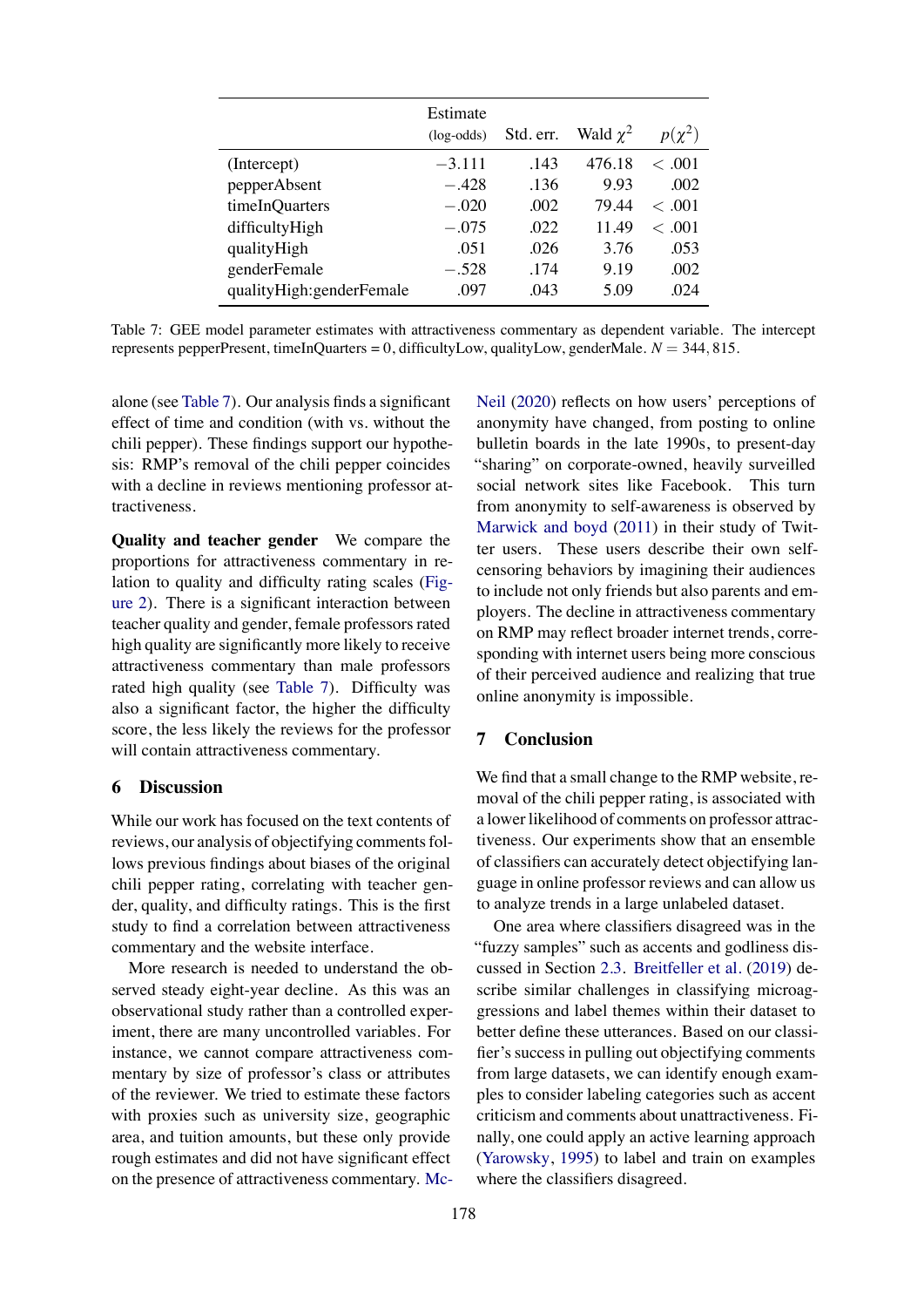<span id="page-8-10"></span>

Figure 2: Proportion of reviews with attractiveness commentary by quality and difficulty ratings.

With further exploration it is hoped these techniques could be applied to detecting other forms of abusive language in online reviews. Insofar as the removal of the chili pepper feature correlated with a significant decrease in attractiveness commentary, we suggest that web interface design may positively influence online discourse. As the scope of the gig economy continues to expand and more workers find themselves evaluated by anonymous online reviews, we hope these findings will inspire future research around potential biases in online reviews based on gender, appearance, and the design of the online interface used.

#### **8 Acknowledgments**

We would like to thank Martin Chodorow for his guidance in statistical analysis and Deepali Advani for her assistance with data preparation. We apprciate Jonathan Butterick for helping with data collection. We would also like to acknowledge Sara Morini for her assistance with the data annotation, William Jordan for proofreading, and anonymous reviewers for their helpful feedback.

#### **References**

- <span id="page-8-9"></span>Steven Bird, Ewan Klein, and Edward Loper. 2009. *[Natural language processing with Python](https://www.nltk.org/)*. O'Reilly.
- <span id="page-8-4"></span>Anne Boring. 2017. [Gender biases in student evalu](http://www.sciencedirect.com/science/article/pii/S0047272716301591)[ations of teaching.](http://www.sciencedirect.com/science/article/pii/S0047272716301591) *Journal of Public Economics*, 145:27–41.
- <span id="page-8-3"></span>Anne Boring, Kellie Ottoboni, and Philip B. Stark. 2016. [Student evaluations of teaching \(mostly\) do](https://www.scienceopen.com/document?vid=818d8ec0-5908-47d8-86b4-5dc38f04b23e) [not measure teaching effectiveness.](https://www.scienceopen.com/document?vid=818d8ec0-5908-47d8-86b4-5dc38f04b23e) *ScienceOpen Research*, 1:1–11.
- <span id="page-8-11"></span>Luke Breitfeller, Emily Ahn, David Jurgens, and Yulia Tsvetkov. 2019. [Finding microaggressions in the](https://www.aclweb.org/anthology/D19-1176) [wild: A case for locating elusive phenomena in so](https://www.aclweb.org/anthology/D19-1176)[cial media posts](https://www.aclweb.org/anthology/D19-1176). In *Proceedings of the 2019 Conference on Empirical Methods in Natural Language Processing and the 9th International Joint Conference on Natural Language Processing (EMNLP-IJCNLP)*, pages 1664–1674.
- <span id="page-8-7"></span>Eric Brill and Jun Wu. 1998. [Classifier combination for](https://www.aclweb.org/anthology/P98-1029) [improved lexical disambiguation](https://www.aclweb.org/anthology/P98-1029). In *36th Annual Meeting of the Association for Computational Linguistics and 17th International Conference on Computational Linguistics, Volume 1*, pages 191–195.
- <span id="page-8-5"></span>André Brock. 2018. [Critical technocultural discourse](https://doi.org/10.1177/1461444816677532) [analysis](https://doi.org/10.1177/1461444816677532). *New Media & Society*, 20(3):1012–1030.
- <span id="page-8-2"></span>Serina Chang and Kathy McKeown. 2019. [Automat](https://www.aclweb.org/anthology/D19-1579)[ically inferring gender associations from language.](https://www.aclweb.org/anthology/D19-1579) In *Proceedings of the 2019 Conference on Empirical Methods in Natural Language Processing and the 9th International Joint Conference on Natural Language Processing*, pages 5746–5752.
- <span id="page-8-0"></span>Elizabeth Davison and Jammie Price. 2009. [How do](https://doi.org/10.1080/02602930801895695) [we rate? An evaluation of online student evalua](https://doi.org/10.1080/02602930801895695)[tions.](https://doi.org/10.1080/02602930801895695) *Assessment & Evaluation in Higher Education*, 34(1):51–65.
- <span id="page-8-8"></span>James Felton, Peter T. Koper, John Mitchell, and Michael Stinson. 2008. [Attractiveness, easiness and](https://doi.org/10.1080/02602930601122803) [other issues: student evaluations of professors on](https://doi.org/10.1080/02602930601122803) [ratemyprofessors.com](https://doi.org/10.1080/02602930601122803). *Assessment & Evaluation in Higher Education*, 33(1):45–61.
- <span id="page-8-6"></span>Colleen Flaherty. 2018. [Bye, bye, chili pepper: Rate](https://www.insidehighered.com/news/2018/07/02/rate-my-professors-ditches-its-chili-pepper-hotness-quotient) [My Professors ditches its chili pepper "hotness" quo](https://www.insidehighered.com/news/2018/07/02/rate-my-professors-ditches-its-chili-pepper-hotness-quotient)[tient.](https://www.insidehighered.com/news/2018/07/02/rate-my-professors-ditches-its-chili-pepper-hotness-quotient) Accessed 10/28/2018.
- <span id="page-8-1"></span>Scott Freng and David Webber. 2009. [Turning up the](https://doi.org/10.1080/00986280902959739) [heat on online teaching evaluations: Does "hotness"](https://doi.org/10.1080/00986280902959739) [matter?](https://doi.org/10.1080/00986280902959739) *Teaching of Psychology*, 36(3):189–193.